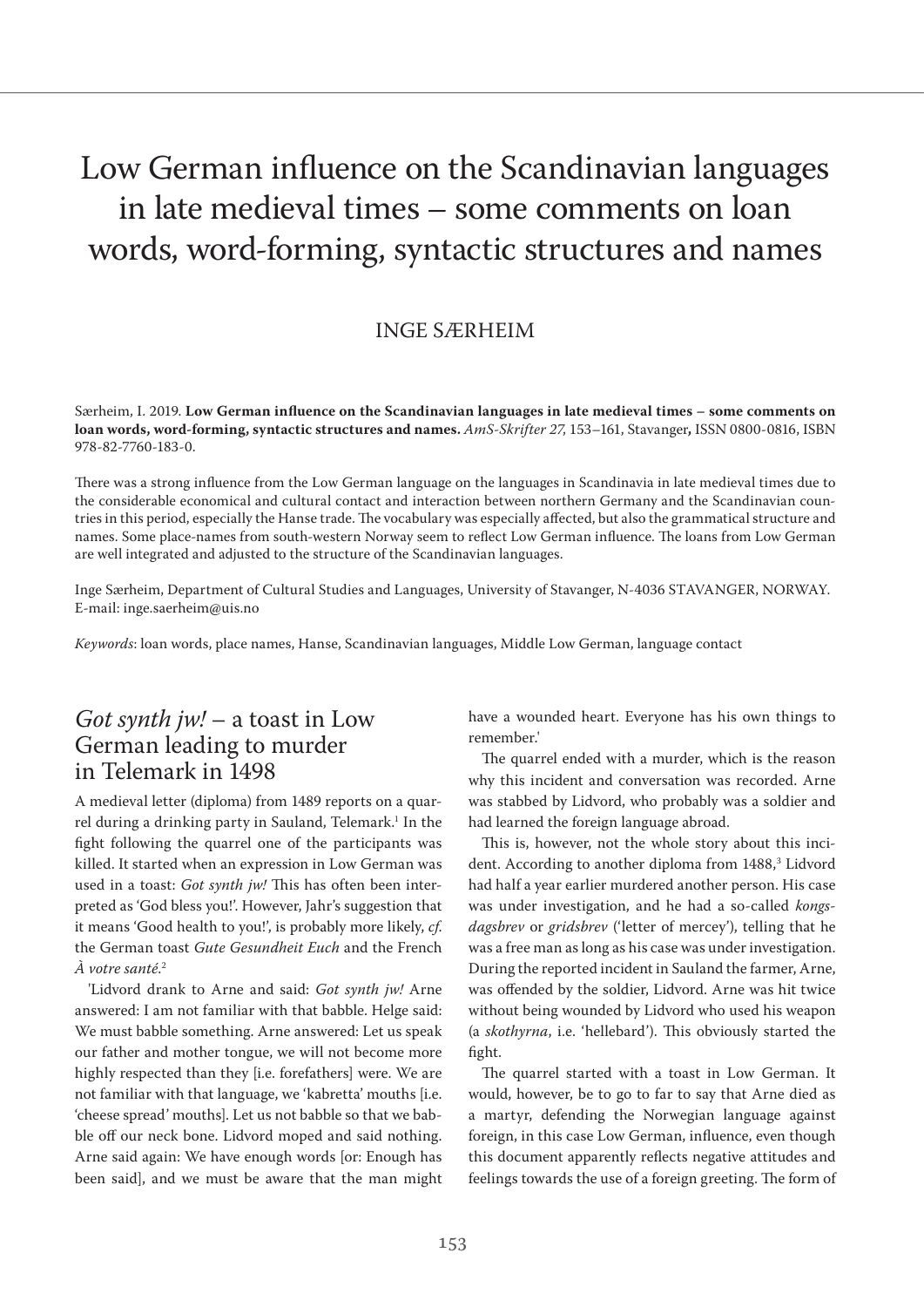the language used is sometimes regarded as more important than the content.

#### Language influence

Nowadays many English words and expressions are loaned into the Scandinavian languages, for example within computer sciences (*hardware*, *software*, *pc*), petroleum industry (*offshore*, *supply*, *supervisor*), sport (*corner*, *team*, *coach*), popular culture (*beat*, *rock*, *country*), trade and service (*catering*, *service*). Many articles and products have English names: *juice*, *milkshake*, *chips*, *jeans*, *tape*. Many shops, companies and restaurants also get a foreign name. English words and names do not fit well with the Norwegian grammar, neither the phonology, morphology nor spelling, e.g. words like *slacks*, *chips*, *jeans* and *fans*. For some of the words the Norwegian Language Council has suggested alternative spellings, like *jus* (*juice*), *sørvis*  (*service*), *keitering* (*catering*) and *teip* (*tape*), however some of the norwegianized spellings are not used very much.

It is not widely known amongst the general public that the influence from Low German in medieval times and later was stronger than the English influence nowadays. These loans are often difficult to discover, due to the fact that they are well integrated in the grammatical system of the Scandinavian languages. Loan words from Low German are normally easy to pronounce, spell and conjugate, whereas loans from English are difficult to adjust to the language structure. This is to some extent due to the fact that the Low German loans through hundreds of years have been integrated in the grammatical structure.

It is almost impossible for Norwegians, Swedes and Danes to have a conversation in their own languages without using many loan words from Low German. According to Torp, almost a third of the words used by Norwegians in a common conversation have Low German origin.4 This has been illustrated by the following example: 'Skredderen tenkte at trøya passet, men kunden klaget og mente at plagget var kort og tøyet simpelt og grovt' (i.e. the tailor thought that the jacket would fit very well, but the customer complained and thought that the garment was short and the fabric rude and of poor quality). Only three of the sixteen different words in the Norwegian version are of Scandinavian origin, i.e. *at* ('that'), *og* ('and') and *var* ('was'). The remaining thirteen words are loan words from Low German.5 Even the Norwegian words for 'language', i.e. *språk* n., and 'thought', i.e. *tanke* m., come from Low German.

It is quite normal to loan words from one language to another. During language contact words change first, before the grammatical system.6 There are tens of thousands of loan words in Norwegian and in most other languages (except for Icelandic). Loan words often come with new products, ideas and phenomena, because of close contact between people, cultures and languages.7 The loans often come from a culture with prestige, economically as well as cultural. The significant Low German influence on the three Scandinavian languages in late medieval times is a result of considerable cultural contact with northern Germany in this period, due to shipping and extensive trade, especially the Hanse trade.

It has been suggested that the Norwegians and Germans in late medieval times used a type of pidgin language or *lingua franca* (a mixed middle language) when they spoke together,8 due to significant differences between the languages. Nowadays researchers often take the view that they understood each other because of the relationship and similarities between their languages (or rather dialects), however, they had to adjust to each other when they spoke together. It has been suggested that they used a special type of semi-communication,9 or rather passive or receptive *bilinguisme*. 10 In other words, they understood the other language (dialect), but they were not able to speak it themselves. The Germans spoke German and the Norwegians Norwegian, however they adjusted their dialects when they spoke together, and they used many words that were common in the two languages.<sup>11</sup> Rambø uses the term receptive *bilinguisme* to describe the communication between Germans and Norwegians in this period.12 She underlines that the language and dialect contact situation was different within the Hanse area in northern Europe in this period.

# Typological change of the Scandinavian languages

The German influence coincides with an important typological change of the Scandinavian languages in late medieval times, that is the loss of the case system and the development from a so-called synthetic to a non-synthetic language (also called a more analytical language), namely a language with less inflection and more fixed sentence structure. The influence from Middle Low German (MLG) in this period might have enforced this transition, due to the fact that this influence was very strong and the contact situation lasted for a long time. Some of the linguistic changes in this type of contact situations may be described as levelling (such as the lack of *u*-umlaut*, strand* instead of *strond*) or simplification (e.g. two genders instead of three).

The special development of the Bergen dialect might to some extent be a result of the strong influence from Low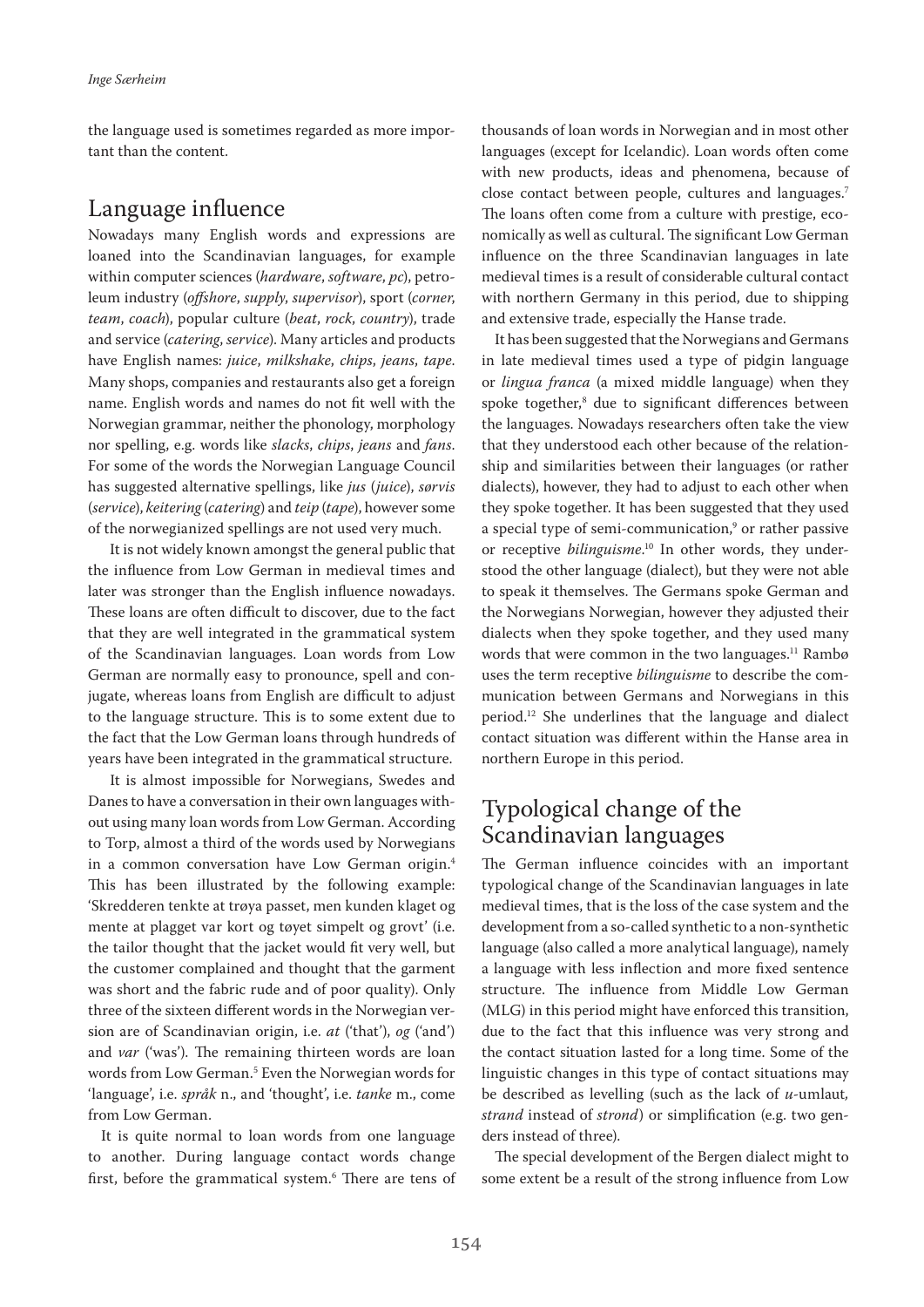German. Bergen is often described as a dialect island, a situation which is quite different from other Norwegian cities, like Oslo, Trondheim and Stavanger. Among the characteristics of the Bergen dialect, differing from the surrounding dialects, which have been suggested as possible influence from Low German,13 are lack of *u*-umlaut (e.g. *strand* f. 'shore', not *strond*), schwa-sound in endings (e.g. *kaste* vb. 'throw', not *kasta*), lengthened consonant instead of vowel (*venn* m. 'friend', not *ven*), lack of *i*-umlaut in the present tense of strong verbs (*kommer* 'comes', not *kjem*), monophthongization (øge n. 'eye', *Nøstet*, not *auga*, \**Naustet*), two genders instead of three (*Engen*, *Marken*, *Stemmemyren*, *Sandviken*, not *\*Enga*, *\*Marka* etc.). However, some of these changes are most likely to have started before the arrival of the Hanse. Nesse mentions several features appearing in the Bergen dialect in the Hanse period, among them *sin*-genitive, *te* as infinitive mark, development from three to two genders and the ending *-et* in the past tense of weak verbs.<sup>14</sup>

## The *sin*-genitive – a syntactic structure

A syntactic construction which was inspired from spoken Low German in late medieval times is the so-called *sin*-genitive,15 found in examples like *mannen sin hatt* ('the man's hat') and *Eva si bok* ('Eva's book'). This is also called *garpe*-genitive, which is an expression from the late 1800s. The word *garp* m., referring to Germans in Bergen in medieval times, has in the Norwegian dialects got a somewhat negative meaning, 'bragger'.

The *sin*-genitive is especially used in the dialects in West-, Mid- and North-Norway, normally referring to ownership. It is nowadays getting more and more used in the dialects in eastern Norway and in written Norwegian, especially in a less formal style. A similar possessive expression is used in (oral) Dutch, *Jan zijn hoed* 'Jan's hat', and in West-Frisian, *Jetze syn hoed* 'Jetze's hat'. Low German *sin*, as well as High German *sein* and Dutch *zijn*, means 'his', which in Norwegian in some cases is expressed by the pronoun *sin* (i.e. 'his/her own') and in other cases by *hans/hennar* ('his/her', i.e. belonging to another person).

#### Word-forming

A number of words containing word forming elements in Middle Low German were loaned into the Scandinavian languages in medieval times, words with prefixes like *an-*, *be-*, *bi-*, *for-* and *unn-*, and suffixes like *-aktig*, *-bar*, *-heit*, *-inne* and *-makar*. Some of these suffixes became productive in Norwegian, and have been used to form new words with Norwegian word stems. Especially *-heit* (*-het*) is much used. The use of word forming elements loaned from another language represents influence on the grammatical system and shows how strong the Low German influence was in this period. Several words formed with the mentioned affixes are recorded in written sources from the early fourteenth century. Examples of modern words in the Norwegian standard language *bokmål* formed with four important affixes are:

*an*-: *anmode* ('request, urge'), *anse* ('regard'), *ansette* ('employ'); *ansikt* ('face'), *andakt* ('devotional, prayers'), *anfall* ('fit, attack')

*be-*: *begynne* ('begin'), *betale* ('pay'), *bevare* ('protect, preserve'), *bekjenne* ('confess, admit'), *bety* ('mean, signify'), *befale* ('command'), *beholde* ('keep'), *berette* ('tell, report'), *begravelse* ('funeral'), *begynnelse* ('beginning')

*for*-: *forlange* ('demand'), *forandre* ('change'), *forbanne* ('curse'), *forstå* ('understand'), *forkaste* ('reject'), *forsiktig* ('careful'), *forgjeves* ('in vain'), *forakt* ('contempt'), *forståelse* ('understanding')

-*het* (*-heit*): *rettighet* ('right, privilege'), *frihet* ('freedom'), *rettferdighet* ('justice'), *kjærlighet* ('love'), *sannhet* ('truth'), *trygghet* ('safety'), *menighet* ('congregation'), *ydmykhet* ('humility').

#### Loan words from Low German in the Scandinavian languages

Hellquist, who has studied the age and the origin of the Swedish vocabulary, gives a description of the strength of the Low German influence on Swedish.<sup>16</sup> He states that if Gustav Vasa had not regained the country's independent position, and if the Reformation movement had not had such a strong national character as far as the language is concerned, the Swedish language might have developed into some kind of Low German.17 According to Skautrup there are more than 1500 words of Middle Low German origin in Danish, in addition to many words formed with suffixes and prefixes that were also loaned from Low German.<sup>18</sup> Most of these words are also found in Norwegian.

*Nynorskordboka* (nynorsk dictionary) contains more than 90,000 words, including almost 30,000 word stems.<sup>19</sup> Some 13,000 of the words are loan words, imported from other languages, among them 2021 from Middle Low German.20 Numerically, there are more loan words from two other languages – Latin (4089) and Greek (2120) – however, a large number of the words from these two languages are scientific and technical terms, normally not used in a common conversation. Loans from Middle Low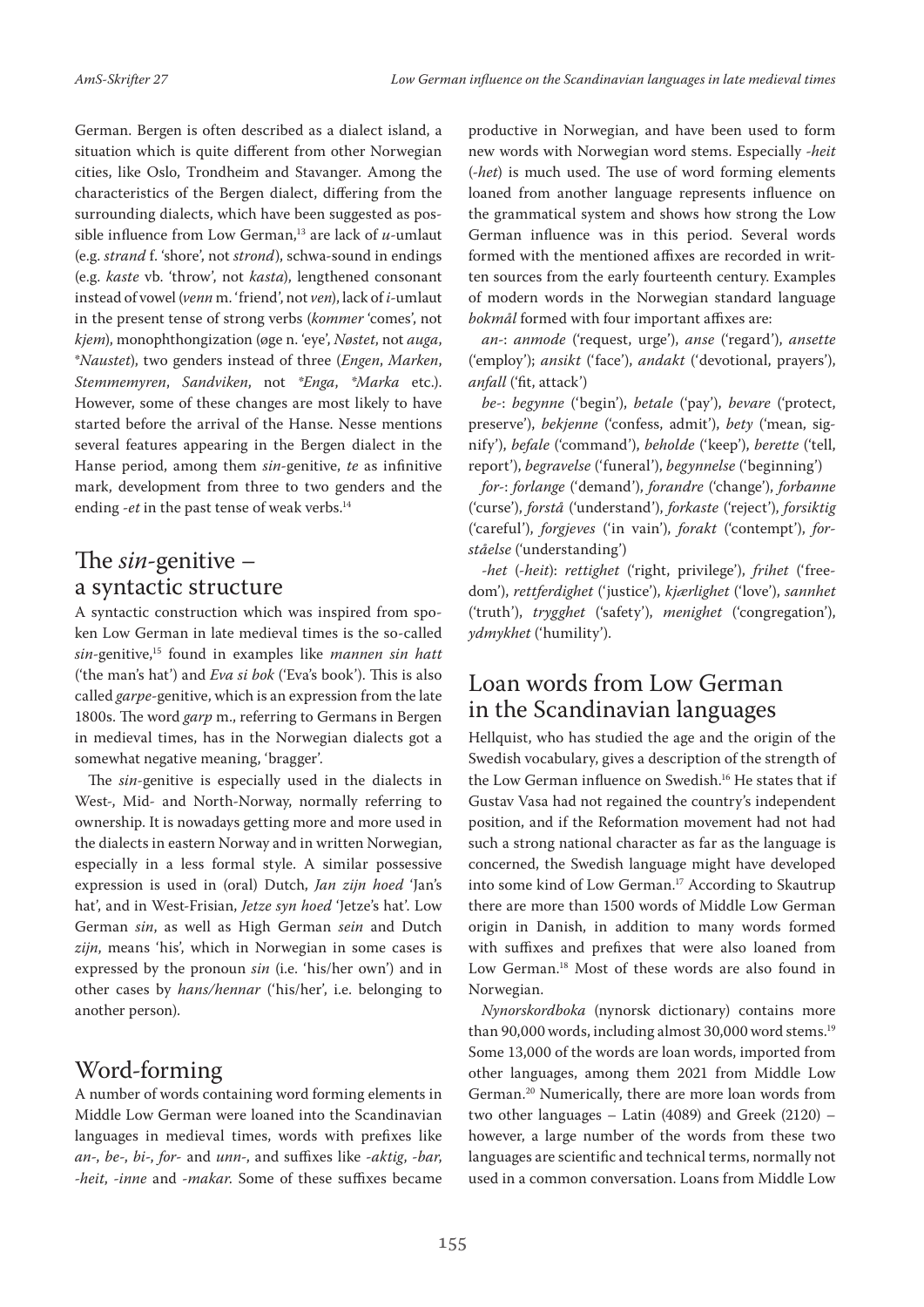

*Fig. 1. The mountain plateau Hytteheia in Sirdal (Vest-Agder). The first element hytte f., which is a loan word from Low German, refers to a so-called falkehytte, a small cabin used by Dutch falcon-trappers. The word falk m. 'falcon' is also a loan word from Low German. In several Norwegian toponyms, such as Falkhaug, Falkhytta, Falkfangarfjellet, this word refers to a catch-site for falcons. The Old Norse word for 'falcon' is valr m. (photo: Inge Særheim).* 

German belong to the most used words in Norwegian – in spoken dialects, as well as in the two standard languages, *nynorsk* and *bokmål*.

It may be added that *nynorsk* traditionally has had a more restrictive (puristic) attitude than *bokmål* concerning the use of words containing a Low German prefix or suffix. In spite of this *Nynorskordboka* includes many words formed with a Low German prefix or suffix. In Icelandic most of the loans from Middle Low German in literature from the century of the Reformation have been replaced by vernacular linguistic material. The puristic attitude has, as mentioned, also been tried in other Scandinavian languages, especially in *nynorsk*, but has been less successful there. Faroese is in a middle position.

In some cases a loan word from Low German competed for some time with an equivalent word in Norwegian, and later replaced it. Among the examples are *straks* ('right away'; ON þegar), *ganske* ('quite'; *cf*. ON ǫllungis), *evig* ('eternal'; ON æverðeligr, ævinligr), *men* ('but, however'; ON *en*), *fri* ('free'; ON *frjáls*), *klaga* ('complain'; ON *kæra*), *gå* ('go, walk'; ON *ganga*), *stå* ('stand'; ON *standa*) and *nåde* ('grace'; ON *miskunn*).

The semantics (meaning) of a word in Norwegian was in some cases replaced by the semantics of the same word in Low German, for example the adjective ON *ríkr* 'powerful' which got the new semantics 'rich' from Middle Low German, whereas ON *feigr* adj. 'fated to die, fey' got the meaning 'cowardly'. In some cases, the two elements of a compound appellative were translated from Low German to a Scandinavian language, as in the Norwegian *kunngjera* vb. ('announce') from Low German *kunt maken*, and *innbyggjar* m. ('inhabitant') from *inbuwe*. 21

Some of the loan words came directly from Low German to Norwegian, others came through Swedish and – especially – Danish. Much influence came through daily conversation in the cities, especially with the Hanse in Bergen, and often in lower classes. Germans settled in the cities where they worked as tradesmen or craftsmen. They often got important positions due to their skills, discipline and economic situation. The loaned elements spread to the areas surrounding the cities, especially Bergen, Oslo and Tønsberg.

A number of loan words from Low German came with new products, goods, tools and professions, often linked to city life, handicraft and trade. But also words for thoughts, beliefs, feelings, qualities and new ideas were loaned. Some of the earliest loans refer to the Christian religion, the church, court life and organization.

Many words represent city life, administration, trade, shipping and travel: *borgar* ('citizen'), *rådhus* ('town hall'), *menigheit* ('congregation'), *selskap* ('party, company'), *handel* ('trade'), *rekneskap* ('account'), *ballast* ('ballast'), *mast* ('mast'), *seilas* ('voyage'), *reise* ('travel, journey').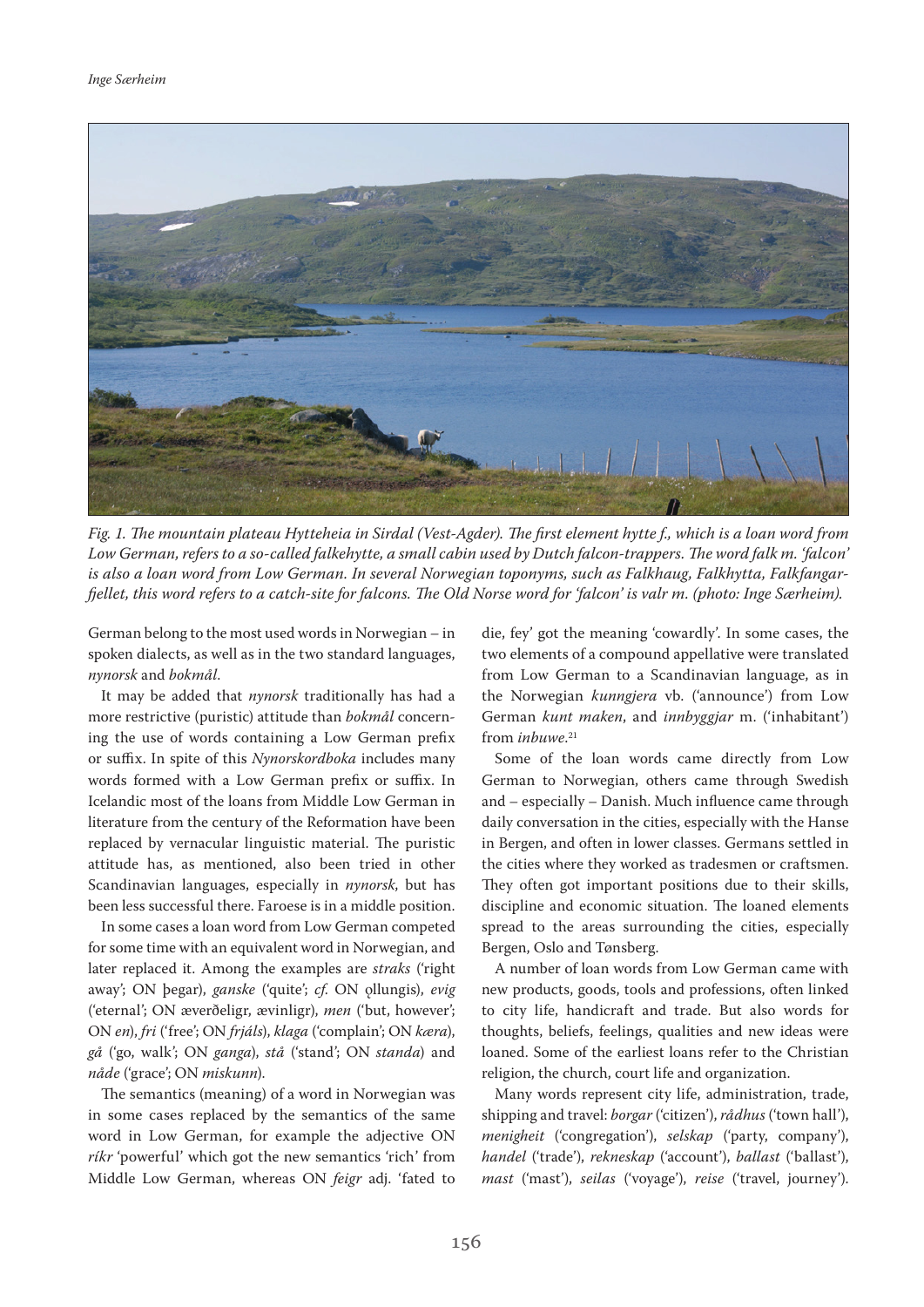

*Fig. 2. The small medieval church on the island Talgje was built c. 1130–1150. The wealthy Gaute family lived here. This family had leading positions in society, and had close contact with countries around the North Sea through trade (photo: Inge Særheim).* 

Some refer to the military, such as *fane* ('banner'), *fange* ('prisoner'), *flukt* ('escape'), *kamp* ('fight'), *krig* ('war'), *ruste* ('arm'), to cort life, e.g. *tårn* ('tower'), *jakt* ('hunt'), *falk* ('falcon') (Fig. 1), *dans* ('dance'), *helt* ('hero'), *tapper* ('brave'), and to the church and the society: *geistlig* ('clerical'), *plikt* ('duty'), *fullmakt* ('authority').

Some loan words refer to specialized functions, professions, tools, articles etc.: *malar* ('painter'), *skomakar* ('shoemaker'), *slaktar* ('butcher'), *skipper* ('sailor'), *arbeid* ('work, labour'), *reiskap* ('tool'), *verktøy* ('tool'), *lampe* ('lamp'), *lykt* ('torch'), *glas* ('glass'), *papir* ('paper'), *svovel* ('sulphur'). Words for musical instruments were loaned, *orgel* ('organ'), *trompet* ('trumpet'), *basun* ('trumpet, trombone'), as well as words for vegetation (fruit and vegetables), *frukt* ('fruit'), *kirsebær* ('cherry'), *pære* ('pear'), *roe* ('turnip'), and animals, *hingst* ('stallion'), *kamel* ('camel'), *løve* ('lion'), *rotte* ('rat').

Many loan words refer to home life and rooms, furniture and equipment in the house: *kjøkken* ('kitchen'), *peis* ('fire place'), *skap* ('closet'), *tallerken* ('plate'), *gaffel* ('fork'), *krus* ('mug'), *spise* ('eat'). Words for garment were loaned, *tøy* ('fabric, cloth'), *laken* ('sheet'), *bukser* ('trouses'), *skjørt* ('skirt'), *strømper* ('socks'), *støvlar* ('rubber boots'), *strikka* ('knit'), as well as words for personal relationship, *fetter* ('male cousin'), *svoger* ('brother-in-law'), *slekt* ('kin, relatives'), and personal characteristics, *kjeltring* ('rascal'), *kjettar* ('heretic').

The loan words represent different word classes, especially nouns, verbs and adjectives. However, also adverbs (e.g. *forgjeves* 'in vain'; *ganske* 'quite'; *likevel* 'still'; *temmeleg* 'quite'), conjunctions (*men* 'but, however') and interjections (akk) are represented.<sup>22</sup>

## Loan words from Low German in an inheritance document from Talgje (1366)

One example of a medieval letter (diploma) from rural Norway containing many Low German loan words is an inheritance document written on the island Talgje in Ryfylke on 2 June 1366.<sup>23</sup> This diploma deals with a wedding between Ingemund Utyrmesson and Holmfrid Ånundsdotter, and the valuation of the property of the bride, Holmfrid and her brother, Gunnar Ånundsson. Holmfrid and Gunnar belonged to a wealthy family living in Talgje, the so-called Gaute-family, which had leading positions in the society, and counted members that were married within the Norwegian and Danish royal family (Fig. 2).24 According to custom records from England a ship from Talgje (called *Isaksbussen*) visited Lynn several times in the years 1303-1306.<sup>25</sup>

The many words for different types of clothes and house equipment mentioned in this document from Talgje indicate that this family had close contact with countries around the North Sea through trade, including northern Germany. More than twenty evaluated articles are identified with a Low German loan word, however the diploma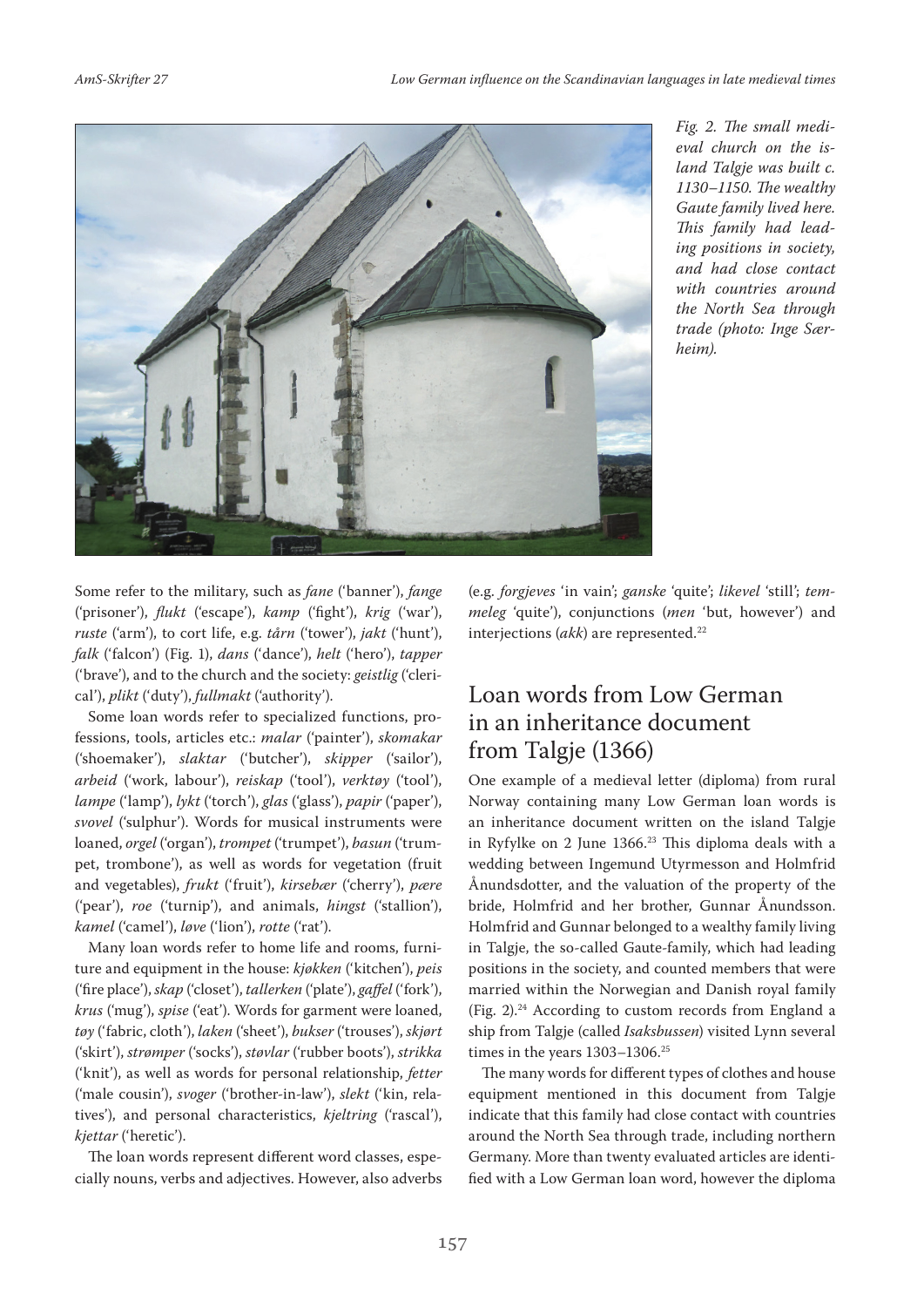also contains loan words from French, English, Frisian and Dutch. Among the loans from Middle Low German are:

- *tæpete* (line 12), *tepete* (line 18); ON *tapit* n., MNo *tepet* n. 'blanket, carpet, bedcover', from MLG *teppet*, *tappēt.*<sup>26</sup>

- *linlokum* (line 14, dative), *langhen lak* (line 29), *sparlak* (line 22); ON *lak* n. 'blanket, bedcover', from MLG *laken* 'cloth (mostly of wool)'.27

- *kullt* (lines 29, 33); ON *kult* n. 'stitched quilt, cover', from MLG *kolte.*<sup>28</sup>

*- mottul* (lines 29, 33); ON *m*ǫ*ttul* 'mantle', from MLG *mantel*. 29

- *dukar* (line 49); ON *dúkr* '(table)cloth', from MLG *dōk*, *dūk*. 30

- *piltsens* (line 99, genitive); ON *pilz* n. 'woollen undershirt', from MLG *pils*, *pels*. 31

- *strikskaut* (line 62); ON *strikskaut* n. 'knitted headscarf', *cf*. MLG *stricken* vb. 'knit'.32

- *kertistigga* (line 43), *kærtihialm* (line 43); ON *kertistika* f. 'candlestick', *kertihjalmr* m. 'chandelier', *cf*. MLG *kerte*. 33

- *morteel* (line 45); ON *mortél* n. 'mortar', from MLG *morter.*<sup>34</sup>

- *stempele* (line 45); ON *stempel* 'stamp', from MLG *stempe(l).*<sup>35</sup>

- *leuiser* (line 45); ON *leviser*, from MLG *līfīsern* 'armour'.36

- *potter* (line 46); ON *pottr* m. 'pot, pan', from MLG *pot*, *put*. 37

- *panna* (line 47); ON *panna* f. 'pan', from MLG *panne*. 38

- *kranz* (line 66); ON *kranz* 'wreath, garland, crown, diadem', from MLG *kranz*. 39

- *smælt* (line 66); ON *smelt* n. 'enamel', from MLG *smelt.*<sup>40</sup>

- *sælsarum* (line 70); *cf*. OSw *salser* 'sause boat, gravy boat', from MLG *salzēr etc*. 41

Several of the above mentioned examples are so-called unassimilated loans, that is words from Middle Low German used without adjustment to the phonological or morphological system of Old Norse, e.g. *pilz* 'woollen undershirt' and *leviser* 'armour'.42 In the document there are also examples of loans where an Old Norse word or another morphological element from Old Norse is added, or the word is in other ways adjusted to Old Norse, e.g. *strikskaut* 'knitted headscarf', *cf.* ON *skaut* n. and MLG *stricken* vb., and *serdeilis* (lines 38, 48, 81 in the document), ON *sérdeilis* 'especially, particularly', where the final element reflects MLG *dēl*. 43 The verb *røkker* (lines

100–101), ON *rekkja*, is used with a new semantics, 'be enough, suffice', coming from MLG.

#### Personal names

Personal names, especially male names, were also loaned in the Scandinavian countries from German in medieval times and later.44 In Norway, the male name *Fredrik* came after 1000 and *Henrik* (*Heinrekr*) before 1300. Names appearing after 1300 are *Gotskalk*, *Hermann*, *Konrad*, *Kristian*, *Lodvik* and *Otto*, and around 1400 (and later) *Didrik*, *Engelbrekt*, *Henning*, *Kort*, *Kristoffer* and *Markvard*. These names often came with German tradesmen and Germans living in Norwegian cities. Such names were given by Norwegian parents to their own children, probably due to the prestige that German citizens had in this period. The most important gateway for these names was, as one might expect, Bergen, where such names in late medieval times were used much more than other places in western Norway.45

Female names are fewer and they were less used, most likely due to the fact that there were fewer women than men among people from northern Germany living and working in the Norwegian cities; this group mainly counted tradesmen and craftsmen. Among the examples of female names are *Magnhild* and *Valborg*. 46

# Low German influence on Norwegian place names?

The form of some Norwegian place names seems to be a result of Low German influence. One example is the unexpected and striking form and pronunciation of the city name *Bergen* (Old Norse *Bergvin* and *Bj*ǫ*rgvin*) with toneme (i.e. pitch accent) 1.47 One would have expected toneme 2 in a *vin*-name with two syllables in Old Norse, like in *Sandven* (*\*Sandvin*) and *Løge* (*\*Leikin*). Another opinion is presented by Sørlie,<sup>48</sup> who takes the view that the special form of the city name *Bergen* is normal development in the local dialect.

Another example from the same area is the place-name *Det naua* (*Det naue*), denoting a narrow sound and passage on the eastern side of the island Herdla (North-Hordaland). This name seems to be related to Middle Low German *nouwe* 'narrow'49 and Middle Dutch *nauwe* with similar semantics,50 *cf.* Dutch *het Nauw van Calais*, denoting a narrow part of the English Channel between Calais and Dover.<sup>51</sup>

I have suggested that the town name *Kopervik* on the island of Karmøy might have got its present form as a result of language contact, *cf*. spellings like *Coperwijck* (1588) and *Coperwyck* (1608) on Dutch charts, maybe influenced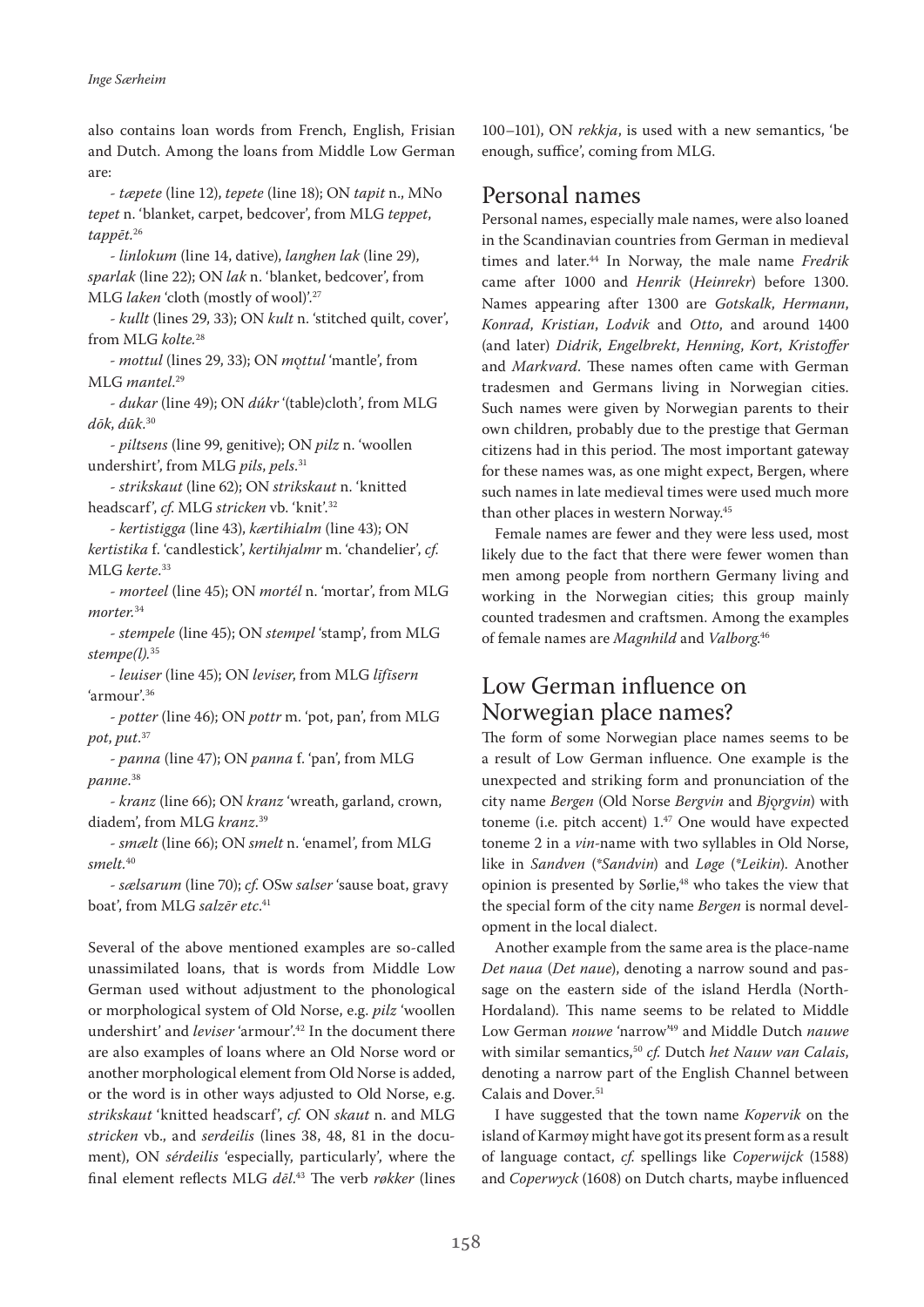by Middle Low German *kopere* 'merchant, tradesman'.52 A similar name is found in eastern Norway, close to Drammen, spelled *Koparwikinni* in 1340, but *Copperwijck* in a German document from 1466 and *Cop(p)erwijck* on old Dutch charts.53 Hovda has suggested that the name from Drammen is composed with Old Norse *kaupari* m. 'tradesman, merchant', whereas the similar name from Karmøy contains the appellative *kobbe* m. 'seal', referring to a rock called *Koparnaglen* (*Copernagel* 1663).<sup>54</sup> This latter suggestion does not seem likely, due to the fact that the two mentioned names from northern Karmøy are pronounced with /p/ in the northern part of the island: /"kɔ(:) par-/ (with /b/ in southern Karmøy: /"kɔ(:)bar-/). Due to the location right on the shipping lane in Karmsundet, close to the old trading centre at Avaldsnes,<sup>55</sup> it seems more likely that the first element in the name *Kopervik* is Old Norse *kaupari* m. 'merchant, tradesman', probably influenced by Middle Low German *kopere* with the same semantics. A parallel from a semantic point of view is found in Eigersund in southern Rogaland, i.e. *Kaupaneset* on the island Eigerøy, where the first element refers to trade, *cf*. ON *kaupa* vb. 'to buy'.

The toponym *Notta* /'nɔtɔ/ from Karmsundet on Karmøy might also reflect influence from northern Germany.56 This name, which presently denotes two bays on the small island Bukkøyna, probably reflects the name *Notau* (or *Notow*), which according to German and Dutch sources from the sixteenth and seventeenth centuries refers to a location situated in the Karmsund area [for the discussion on the location of *Notau* (*Notow*) and the identification of the site with Avaldsnes, see the chapters of Fyllingsnes, Ersland, as well as Elvestad & Opedal in this volume].

Written evidence about the medieval port *Notau*/ *Notow* has been found in German archives, and this and other names from the Karmsund area appear on Dutch charts from the sixteenth and seventeenth centuries.<sup>57</sup> Some of the local place names from this area have been interpreted and translated from Norwegian by Dutch cartographers. *Hestholmen* is called *Perde holm* and *Paerde holm* (charts from 1588, 1608, 1627), and *Store vardane* (also called *Høyevarde*) is referred to as *Groot Warder* (1663) and *Gr. Warder* (1714).

In old documents the place name *Notau/Notow* is spelled in different ways,<sup>58</sup> e.g. *Notow* (1425, 1434, 1477, 1532), *Notoy* (1434), *in nothau* (1453, Latin), *in notaw* (1453, Latin), *Noto* (1453), *Natouw* (1454), *Nothowe* (1469), *Nothow* (1471), *Notoir* (1476), *Notouwe* (1487) and *Nothaw* (1584). On old maps the name is spelled *Note* (1539), *Notuwe* (1588, 1598, 1608) and *Notu* (1588, 1608, 1647, 1663, 1709, 1714).

Most likely this name first denoted one of the small islands in the sound Karmsundet close to Avaldsnes, either Bukkøyna, Stutøyna, Fårøyna or Husøyna. At least two of these islands presently have a name containing a word for cattle. *Stut-* refers to 'bull' and *Bukk-* to 'billygoat'. It is tempting to interpret *Får-* as 'sheep' (*cf.* Danish *får* 'sheep'), however this animal is normally referred to by first elements like *Sau(a)-* and *Smala-*, whereas *Får-* in Norwegian toponyms often is interpreted as *fure* f. 'pine' or 'furrow, groove'. One of these four islands might in Old Norse have been called \**Nautøy*, with *naut* n. 'cattle' as the first element, referring to pasture for cattle. In this context it is worth noticing that piles of bones from cattle have been found on the bottom of the sea surrounding the islands. Maybe the Hanse raised and kept cattle on these islands.

The word ON *naut* n. 'cattle' is related to *noot* in Middle Dutch and *nōz* in Old High German, *cf.* also Middle Low German *nōtil* 'small cattle'. Parallels to the last element ON øy f. 'island' are Middle Low German and Middle Dutch *ouwe* and Old High German *ouwa*, with the same semantics. The Germans (and Dutch) visiting Karmøy have probably translated a Norwegian island name ON *\*Nautøy* to their own languages by using forms like *Notow*, *Notau etc*., in other words a parallel to Hestholmen, called *P(a)erde holm*. The local name *Notta* /'nɔtɔ/ might have developed from Low German *Notau* (*Notow*). This is, in other words, most likely an example of Low German influence on a Norwegian place-name.

In *Baglarsogene* (the sagas of the tribe 'baglarar') a place called *við Nauteyna* is mentioned, that is ON *Nautey(in)*, referring to peace negotiations between the tribes 'baglarar' and 'birkebeinarar' in Kvitsøy in 1208. This location might be identical with the mentioned *\*Nautøy* (i.e. *Notau/Notow*) by Avaldsnes.<sup>59</sup> This seems more likely than an earlier suggestion that ON *Nautey* in this saga refers to the small island Nautøy in Bokn.

# Concluding remarks

Linguistic material from Scandinavia, – loan words, word forming elements, syntactic structures as well as names – gives evidence of a considerable cultural contact between Scandinavia and northern Germany in medieval times, and strong influence from Middle Low German on the Scandinavian languages (and not the other way), especially on the vocabulary. Even though the influence was very strong, the Scandinavian languages survived as independent languages, due to the fact that the grammatical structure was maintained, especially the phonology and the morphology. The most important difference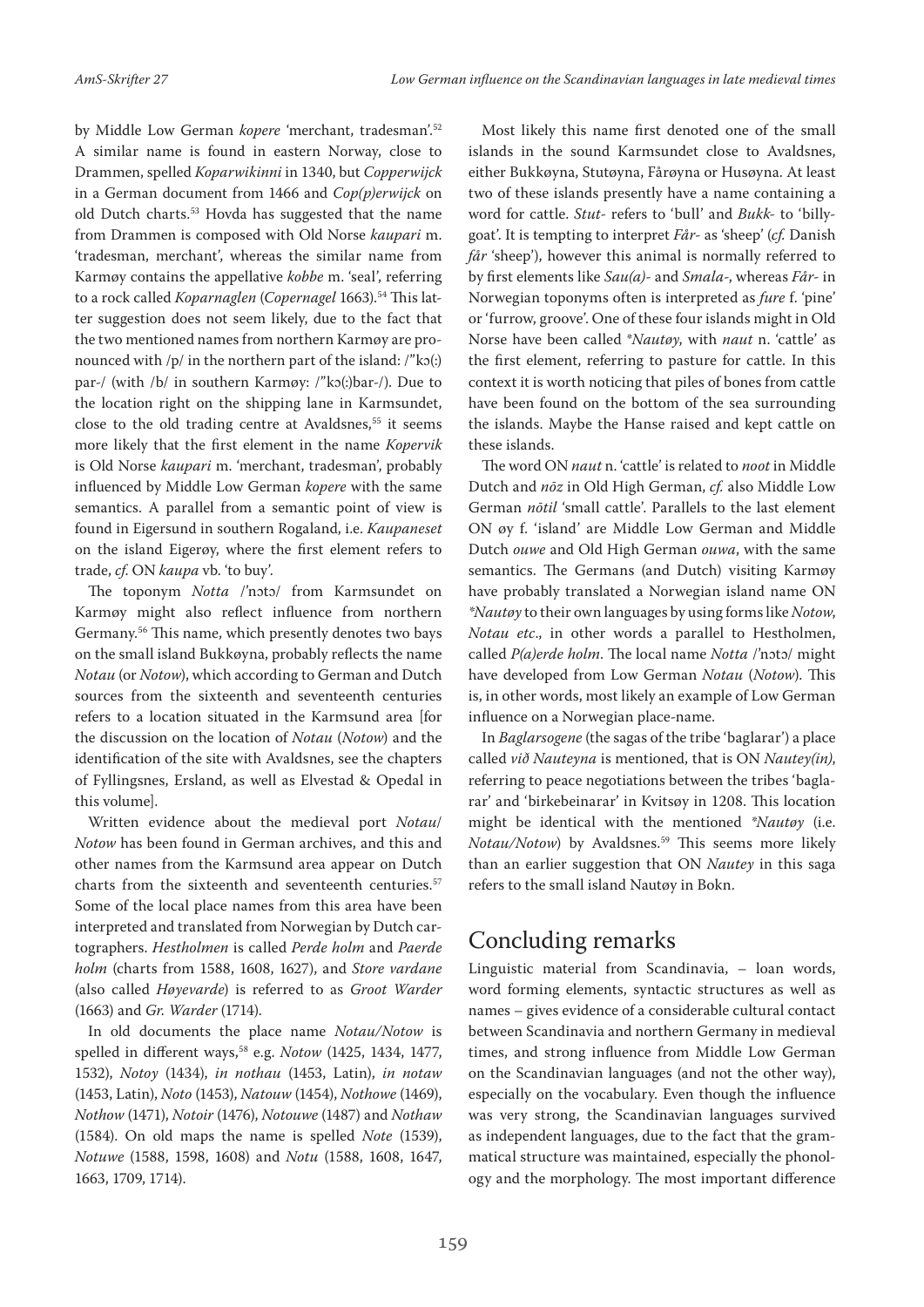between languages like Norwegian, Swedish, Danish and Low German is not the vocabulary – the words – but the pronunciation and the conjugation, in other words the grammatical structure. The loaned elements from Low German, namely the words and affixes, were integrated and adjusted to the grammatical structure of the Scandinavian languages.

#### Endnotes

- <sup>1</sup>DN 1, no. 961.<br><sup>2</sup> Jahr 2012.<br><sup>3</sup>DN 10, no. 267.
- 
- 
- <sup>4</sup>Torp 1982, 135f.; Torp 1988, 8.
- 5 Hødnebø 1971, 41.
- 6 Nes 1983, 7.
- 7 Torp and Vikør 2016, 300ff.
- 8 Indrebø 1951, 248; Skard 1967, 126.
- 9 Braunmüller 1994; Braunmüller 1995, 32f., 48ff.
- 10 Braunmüller 2012, 95ff.; Jenstad 2016, 469.
- <sup>11</sup> Nesse 2002, 137.
- 12 Rambø 2010, 375ff.
- <sup>13</sup> Jahr 1995, 14ff.
- <sup>14</sup> Nesse 2002, 157ff.
- <sup>15</sup> Torp 1988; Sandøy and Nesse 2016, 75.
- $^{16}$  Hellquist 1930.<br> $^{17}$  Ibid., 567.
- 
- <sup>18</sup> Skautrup 1947, 102f.
- 19 Hovdenak *et al*. 2006.
- 20 Sandøy and Östman 2004, 10.
- <sup>21</sup> Torp 1982, 134.
- $22$  Torp and Vikør 2016, 300ff.
- <sup>23</sup>*DN* 4, no. 457, 351–54.
- 24 Koht 1951, 10; Engen 1984; Helle 1986, 119; Bjørkvik 1997, 249f.; Meling 1999.
- 25 Helle 1975, 164f.; *DN* 19, nos 466, 498, 505, 508–9, 513.
- <sup>26</sup> Schiller and Lübben 1878, 533; Torp 1919, 829; de Vries 1962, 582.
- 27 Schiller and Lübben 1876, 614; Falk 1919, 56, 207, 209; Torp 1919, 360; de Vries 1962, 344.
- 28 Schiller and Lübben 1876, 520, 593; Falk 1919, 202, 206; de Vries 1962, 333.
- 29 Schiller and Lübben 1877, 32; Falk 1919, 178; Torp 1919, 411; de Vries 1962, 402.
- 30 Falk 1919, 38, 210, 225; Torp 1919, 77; de Vries 1962, 87.
- 31 Falk 1919, 146; Torp 1919, 488; de Vries 1962, 425.
- 32 Schiller and Lübben 1878, 433; Falk 1919, 71, 101.
- <sup>33</sup> Torp 1919, 275; de Vries 1962, 307.
- 34 Schiller and Lübben 1877, 122; Torp 1919, 434.
- 35 Schiller and Lübben 1878, 384; Torp 1919, 712.
- 36 Simensen 1995, 65.
- <sup>37</sup> Schiller and Lübben 1877, 365f.; Torp 1919, 497; de Vries 1962, 427.
- 38 Schiller and Lübben 1877, 297; Torp 1919, 483; de Vries 1962, 423.
- 39 Schiller and Lübben 1878, 559; Falk 1919, 116; Torp 1919, 317; de Vries 1962, 328.
- 40 Schiller and Lübben 1878, 261; de Vries 1962, 19.
- 41 Schiller and Lübben 1878, 17; Torp 1919, 566.
- 42 Simensen 1995, 65.
- <sup>43</sup>*Ibid*., 66.
- 44 Stemshaug 1982, 40; Pettersen 1981.
- 45 Pettersen 1981, 2.
- 46 Særheim 2007, 444f.
- <sup>47</sup>*NSL*, 89.
- 48 Sørlie 1931, 164.
- 49 Schiller and Lübben 1877, 205.
- 50 Verdam 1932, 378.
- 51 van Dale 1995, 1909.
- 52 Særheim 1999, 32; Særheim 2006, 299f.
- <sup>53</sup>*NG* 6, 24; *NG* 10, 391.
- 54 Hovda 1974, 79f.
- 55 Fyllingsnes 2004a, 99.
- 56 Særheim 1998; Særheim 2006.
- 57 Fyllingsnes 2004b, 5.
- 58 Fyllingsnes 2004b; Særheim 2006; Særheim 2009.
- 59 Særheim 2006, 299.

#### References

#### **See also list of abbreviations**

- Bjørkvik, H 1997. *Finnøy. Gard og ætt* 3. Finnøy: Finnøy Kommune.
- Braunmüller, K. 1994. Semikommunikation og lingvistiske simulationsmodeller (om sprogkontakt i hansatiden), in U. B. Kotsinas and J. Helgander (eds), *Dialektkontakt, språkkontakt och språkförändring i Norden. Föredrag från et forskarsymposium*, 92–97. Stockholm: Stockholms Universitet.
- Braunmüller, K. 1995. Forudsætninger for at overtage middelnedertyske sprogstrukturer i de skandinaviske sprog, in E. H. Jahr (ed.), *Nordisk og nedertysk*, 29–54. Oslo: Novus.
- Braunmüller, K. 2012. Semi-communication and beyond: some results of the Hamburg Hanseatic Project (1990–1995), in L. Elmevik and E. H. Jahr (eds), *Contact between Low German and Scandinavian in the Late Middle Ages. 25 years of Research*, 95–111. Acta Academiae Regiae Gustavi Adolphi 121. Uppsala: Swedish Science Press.
- van Dale, J. H. 1995. *Groot Woordenboek der Nederlandse Taal 1–3*. Utrecht: Van Dale Lexicografie. 12th edition.
- Engen, S. 1984. *Lagmannsætta. Gard Toreson Ætta.*  Forsand: Forsand Kommune.

Falk, H. 1919. *Altwestnordische Kleiderkunde mit besonderer Berücksichtigung der Terminologie.* Videnskapsselskapets Skrifter 2, Hist.-Filos. Klasse, no. 3 (1918). Christiania: Videnskabsselskabet.

- Fyllingsnes, F. 2004a. *Karmøys historie 2*. Kopervik: Karmøy Kommune.
- Fyllingsnes, F. 2004b. Notow hanseatane si hamn på Avaldsnes. *Heimen* 41, 3–21.
- Helle, K. 1975. *Stavanger fra våg til by.* Stavanger: Stabenfeldt.
- Helle, K. 1986. Då Rogaland var Rygjafylke, in E. Hovland and H. E. Næss (eds), *Fra Vistehola til Ekofisk.*